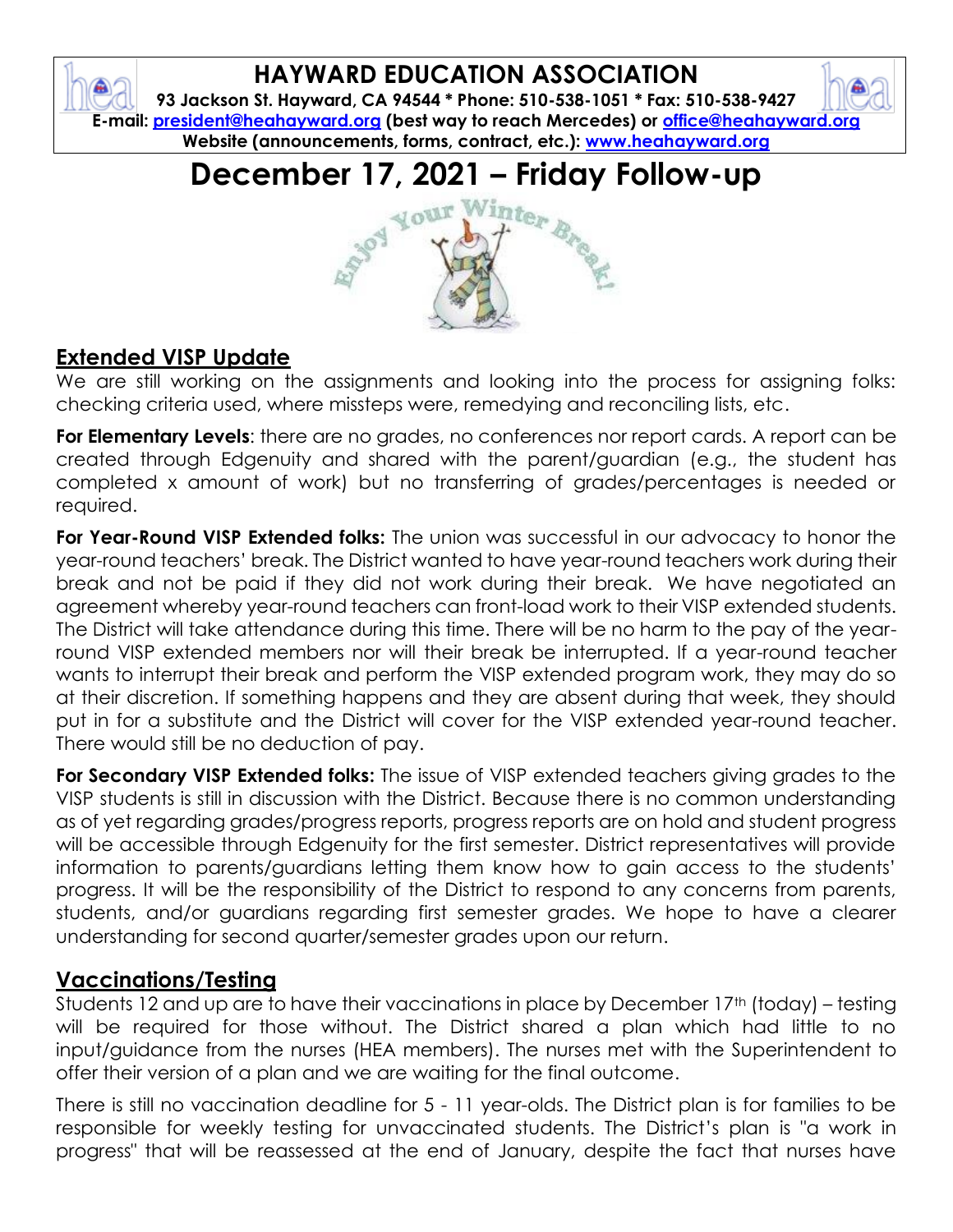provided a step-by-step plan. We have asked the District to respond and will let you know when we learn of more details.

#### **Safety**

We have all heard about TikTok threats, shootings, and other threats to our safety. HEA has made safety suggestions and asked for clear assurances and expectations from the District for our safety. To date, we have not received anything close to a plan. We all (HEA, AEOTE, SEIU, and students) deserve better and will continue to advocate as such.

While the world carries on in its strange path bombarding us with attacks on health, safety rights, and climate, I was reminded of who we are, not as a profession but who we are within our profession.

I took a trip to the local bookstore (BOOKS on B - if you haven't gone, you should visit). The owner told me of a closed shop event where Glassbrook teachers and staff held a bookbuying event and bought books for their students - to give students at Glassbrook a holiday they wouldn't forget and as a reminder of the community they are, despite the District's desire to break it apart. The owner was deeply touched since she had attended Glassbrook as a child. My response both internally and in word was "that's who we are in HUSD, that's what we do!" There is one aspect that appears to be a constant - our constant and consistent commitment to our profession, namely improving lives and giving a true sense of hope, resiliency, and genuine care to our students. I was once a member of a band booster club at HHS where a parent used to tell us as we served pancakes to the band students at 4am or went to a football game on a cold evening - "let's make some memories folks!" I am both proud and honored to be with a group of teachers who work so hard "making memories" of hope, care, and love at a much needed time!

Have a great break - whatever it is you do - do it with the satisfaction of a job well done under the most tumultuous of times.

#### **HEA Office Hours**

Congratulations to our HEA Office Manager, Amber Taylor, on welcoming her new baby into the world. To give her time to bond with the newest addition to her family, the HEA Office will be available on a reduced schedule for the month of December and January and any emails sent to **[office@heahayward.org](mailto:office@heahayward.org)** will likely not receive a response until the following Monday, Wednesday, or Friday. Feel free to continue to send emails directly to Mercedes at **[president@heahayward.org](mailto:president@heahayward.org)** if an immediate response is needed.

#### **HEA Endorsement for Alysse Castro for Alameda County Superintendent**

At Monday's FRA meeting, it was voted that HEA's Political Action Committee officially endorse **Alysse Castro for Alameda County Superintendent of Schools.** She is a supporter of public, non-charter schools, and values unions. We need to see change in the County Superintendent of Schools seat. **[CLICK HERE](https://www.postnewsgroup.com/school-district-faces-hostile-takeover-by-state-overseers/)** to read about the current struggles the Oakland Unified School District is facing due to decisions made by the County Superintendent incumbent.

#### **Political Action Committee Voluntary Contributions**

At a recent FRA meeting, folks expressed interest in contributing to the HEA Political Action Committee (PAC) to help campaign for local and county candidates that will help represent us and our schools (including the three HUSD School Board Trustee seats that are up in the next